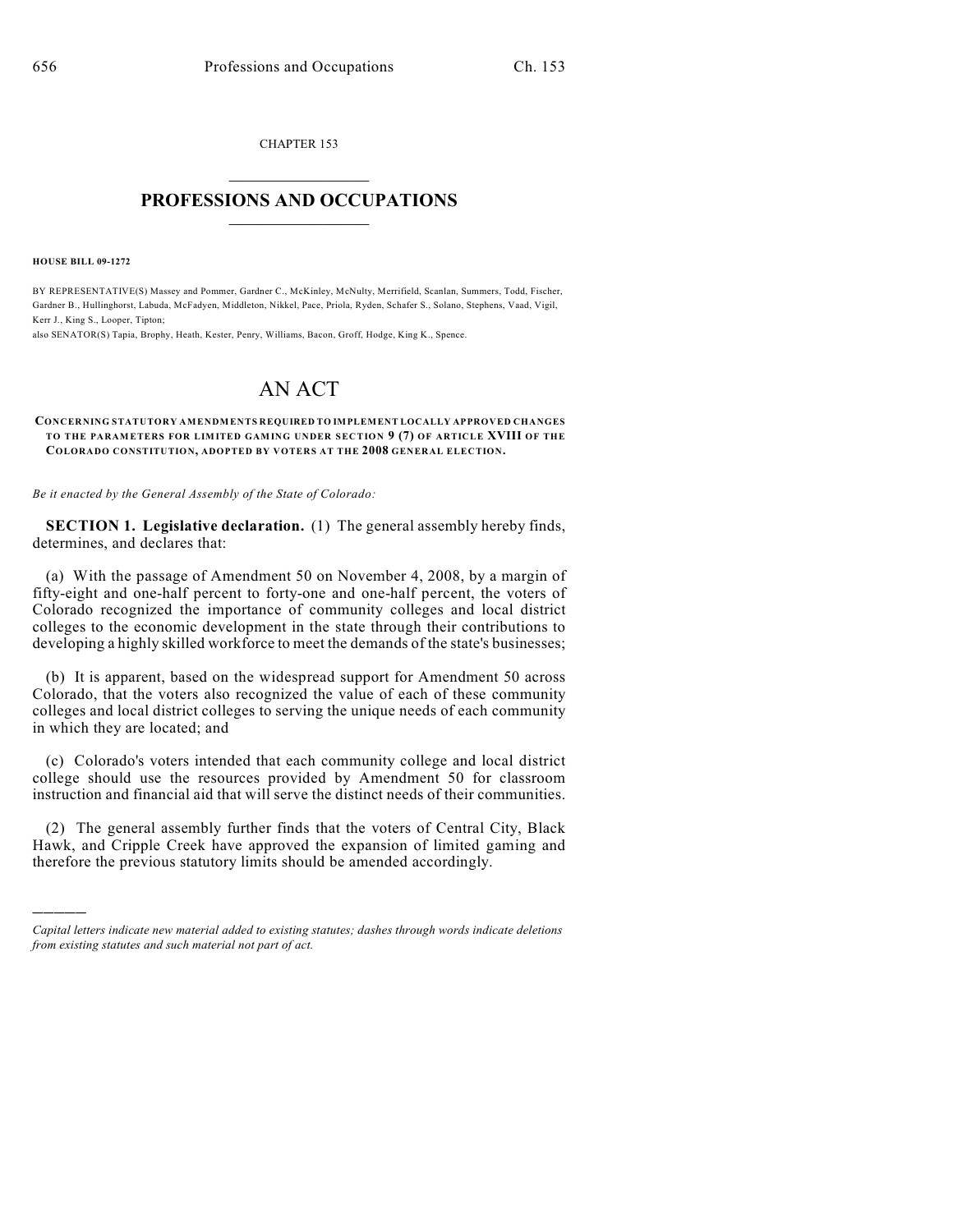**SECTION 2.** 12-47.1-103 (10) and (19), Colorado Revised Statutes, are amended, and the said 12-47.1-103 is further amended BY THE ADDITION OF THE FOLLOWING NEW SUBSECTIONS, to read:

**12-47.1-103. Definitions.** As used in this article, unless the context otherwise requires:

(5.7) "CRAPS" MEANS A GAME PLAYED BY ONE OR MORE PLAYERS AGAINST A CASINO USING TWO DICE, IN WHICH PLAYERS BET UPON THE OCCURRENCE OF SPECIFIC COMBINATIONS OF NUMBERS SHOWN BY THE DICE ON EACH THROW.

(10) "Gaming device" or "gaming equipment" means any equipment or mechanical, electromechanical, or electronic contrivance, component, or machine used remotely or directly in connection with gaming or any game. The term includes a system for processing information which can alter the normal criteria of random selection which affects the operation of any game, or which determines the outcome of a game. The term includes a slot machine, poker table, blackjack table, CRAPS TABLE, ROULETTE TABLE, DICE, and the cards used to play poker and blackjack.

(19) "Limited card games and slot machines", "limited gaming", or "gaming" means slot machines, CRAPS, ROULETTE, and the card games of poker and blackjack, which are authorized by this article and defined and regulated by the commission, each game having a maximum single bet of five ONE HUNDRED dollars.

(25.5) "ROULETTE" MEANS A GAME IN WHICH A BALL IS SPUN ON A ROTATING WHEEL AND DROPS INTO A NUMBERED SLOT ON THE WHEEL, AND BETS ARE PLACED ON WHICH SLOT THE BALL WILL COME TO REST IN.

**SECTION 3.** 12-47.1-103 (11) (g), (11) (m), and (11) (n), Colorado Revised Statutes, are amended, and the said 12-47.1-103 (11) is further amended BY THE ADDITION OF A NEW PARAGRAPH, to read:

**12-47.1-103. Definitions.** As used in this article, unless the context otherwise requires:

(11) "Gaming employee" means any person employed by an operator or retailer hosting gaming to work directly with the gaming portion of such operator's or retailer's business, which person shall be twenty-one years of age or older and hold a support license. Persons deemed to be gaming employees shall include, but shall not be limited to:

(g) Persons who accept or transport revenue from a slot, blackjack, or poker table drop or dropbox GAMING REVENUES;

(m) Any person involved in the handling, counting, collecting, or exchanging of money, property, checks, credit, or any representative of value, including, without limitation:

(I) Any coin, token, chip, cash premium, merchandise, redeemable game credits,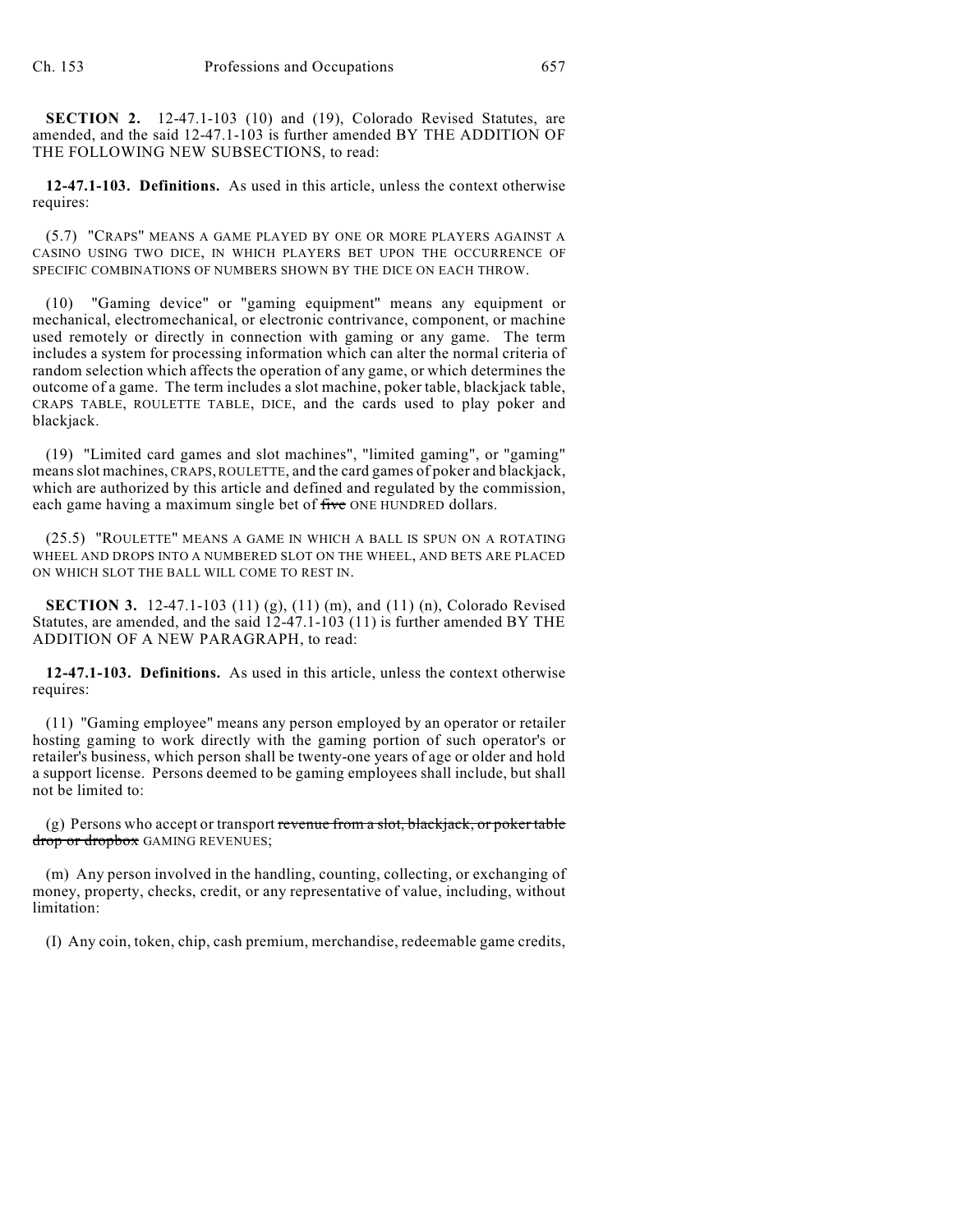or any other thing of value; or

(II) The payoff from any game, gaming, or gaming device; and

(n) Such other persons as the commission shall by rule determine. CRAPS TABLE PERSONNEL AND ROULETTE TABLE PERSONNEL; AND

(o) SUCH OTHER PERSONS AS THE COMMISSION SHALL BY RULE DETERMINE.

**SECTION 4.** The introductory portion to 12-47.1-601 (1) and 12-47.1-601 (1) (e), (1) (f) (VI), and (1) (f) (VII), Colorado Revised Statutes, are amended, and the said 12-47.1-601 (1) is further amended BY THE ADDITION OF A NEW PARAGRAPH, to read:

**12-47.1-601. Gaming tax.** (1) There is hereby imposed a gaming tax on the adjusted gross proceeds of gaming allowed by this article. The tax shall be set by rule promulgated by the commission. In no event shall the tax exceed forty percent of the adjusted gross proceeds. In setting the tax rate the commission shall consider the need to provide moneys to the cities of Central, Black Hawk, and Cripple Creek for historic restoration and preservation; the impact on the communities and any state agency including, but not limited to, infrastructure, law enforcement, environment, public health and safety, education requirements, human services, and other components due to limited gaming; the impact on licensees and the profitability of their operations; the profitability of the other "for-profit" forms of gambling in this state; the profitability  $\sigma r$  OF similar forms of gambling in other states; and the expenses of the commission and the division for their administration and operation. The commission shall also consider the following:

(e) The amount shall take into account capital costs required to comply with local, state, or federal requirements; financial reserves required by the commission for payments to winners; and investments necessitated by regulatory requirements of the commission; and

(f) The amount shall permit the licensed operator a reasonable profit after expenses, including:

(VI) Financial reserves required by the commission for payment to winners; and

(VII) Investments necessitated by regulatory requirements of the commission; AND

(g) IF LOCAL VOTERS IN ONE OR MORE CITIES REVISE ANY LIMITS ON GAMING AS PROVIDED IN SECTION 9 (7) (a) OF ARTICLE XVIII OF THE STATE CONSTITUTION:

(I) ANY COMMISSION ACTION THAT INCREASES THE PERCENTAGE OF GAMING TAXES FROM THE PERCENTAGES IMPOSED AS OF JULY 1, 2008, SHALL BE EFFECTIVE ONLY IF APPROVED BY VOTERS AT A STATEWIDE ELECTION HELD UNDER SECTION 20 (4) (a) OF ARTICLE X OF THE STATE CONSTITUTION; AND

(II) GAMING TAX REVENUES ATTRIBUTABLE TO SUCH LOCALLY APPROVED REVISIONS SHALL BE COLLECTED AND SPENT AS A VOTER-APPROVED REVENUE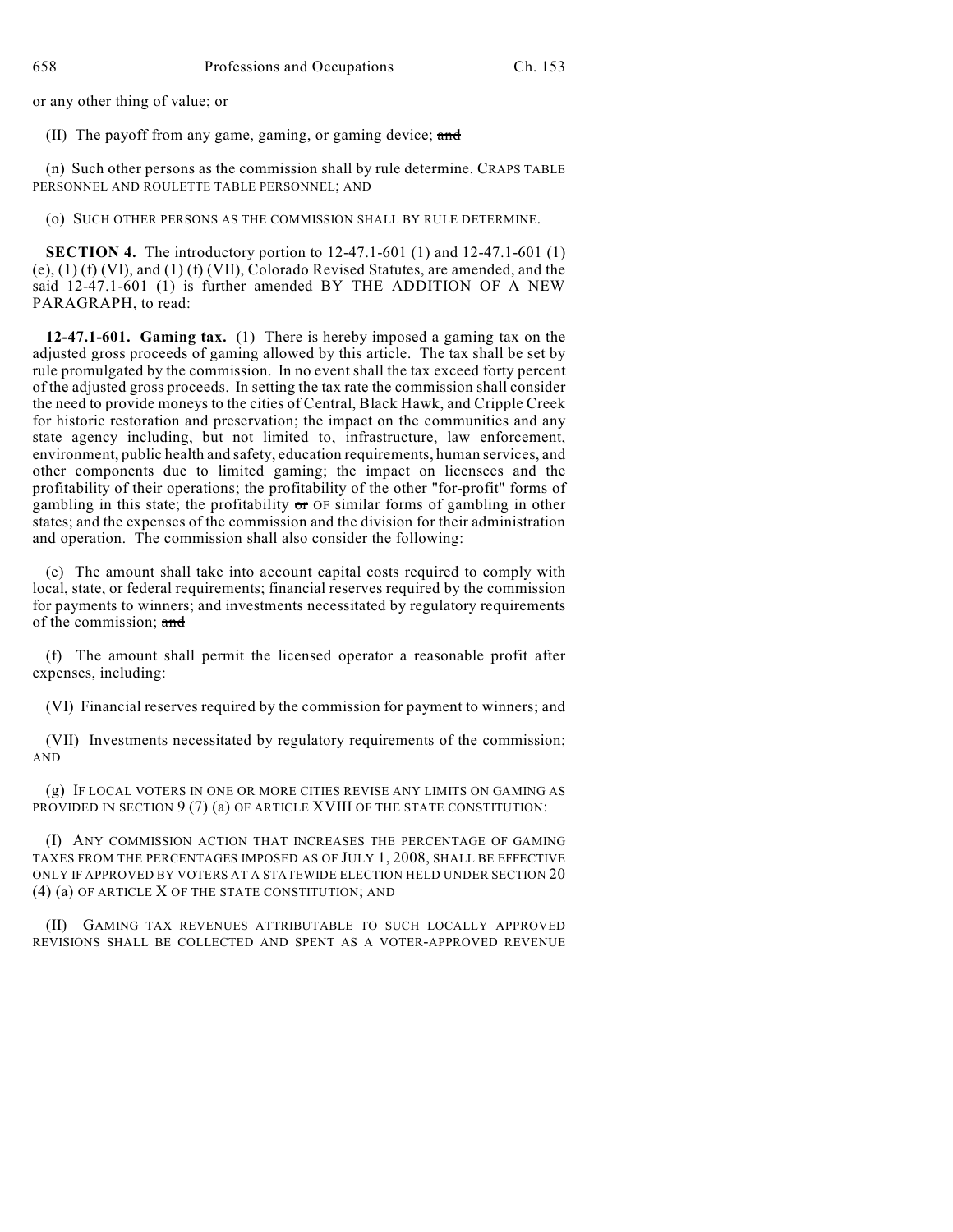CHANGE WITHOUT REGARD TO ANY LIMITATION CONTAINED IN SECTION 20 OF ARTICLE X OF THE STATE CONSTITUTION OR ANY OTHER LAW.

**SECTION 5.** 12-47.1-701 (1) (b) and the introductory portion to 12-47.1-701 (1) (c), Colorado Revised Statutes, are amended to read:

**12-47.1-701. Limited gaming fund.** (1) There is hereby created in the office of the state treasurer the limited gaming fund. The fund shall be maintained and operated as follows:

(b) (I) In addition to the initial appropriation to the division, all moneys paid into the limited gaming fund shall be available immediately, without further appropriation, for the purposes of said fund. From the moneys in the limited gaming fund, the state treasurer is hereby authorized to pay all ongoing expenses of the commission, the department, the division, and any other state agency from whom assistance related to the administration of this article is requested by the commission, director, or executive director. Such payment shall be made upon proper presentation of a voucher prepared by the commission in accordance with other statutes governing payments of liabilities incurred on behalf of the state. Such payment shall not be conditioned on any appropriation by the general assembly. Receipt of such payment shall constitute spending authority by the department of revenue, division of gaming.

(II) FOR THE FISCAL YEAR ENDING JUNE 30, 2009, THE EXPENSES INCURRED PURSUANT TO SUBPARAGRAPH (I) OF THIS PARAGRAPH (b) SHALL INCLUDE THE STARTUP COSTS OF ADMINISTERING EXPANDED LIMITED GAMING UNDER SECTION 9 (7) OF ARTICLE XVIII OF THE STATE CONSTITUTION; EXCEPT THAT AN AMOUNT EQUAL TO THESE STARTUP COSTS SHALL BE TREATED AS A LOAN AND SHALL BE DEDUCTED WITHOUT INTEREST FROM THE MONEYS OTHERWISE DISTRIBUTABLE PURSUANT TO SECTION  $12-47.1-701.5$  (3) (b) AND (3) (c) AS SOON AS THE AMOUNT AVAILABLE FOR DISTRIBUTION UNDER THOSE PARAGRAPHS IS SUFFICIENT TO MAKE SUCH REPAYMENT.

(c) Except as otherwise provided in subsections (4) and (5) of this section, at the end of each state fiscal year, the state treasurer shall distribute the balance remaining in the limited gaming fund, except for AMOUNTS REQUIRED TO BE TRANSFERRED TO THE EXTENDED LIMITED GAMING FUND PURSUANT TO SECTION 12-47.1-701.5 AND an amount equal to all expenses of the administration of this article for the preceding two-month period, according to the following guidelines:

**SECTION 6.** Part 7 of article 47.1 of title 12, Colorado Revised Statutes, is amended BY THE ADDITION OF A NEW SECTION to read:

**12-47.1-701.5. Revenues attributable to local revisions to gaming limits extended limited gaming fund - identification - separate administration distribution - definitions.** (1) (a) IMMEDIATELY AFTER THE LIMITED GAMING TAX REVENUES ATTRIBUTABLE TO EXTENDED LIMITED GAMING ARE DETERMINED, THE STATE TREASURER SHALL TRANSFER SUCH REVENUES, TOGETHER WITH ANY ASSOCIATED INTEREST, TO THE EXTENDED LIMITED GAMING FUND, ALSO REFERRED TO IN THIS SECTION AS THE "FUND", WHICH IS HEREBY CREATED IN THE STATE TREASURY.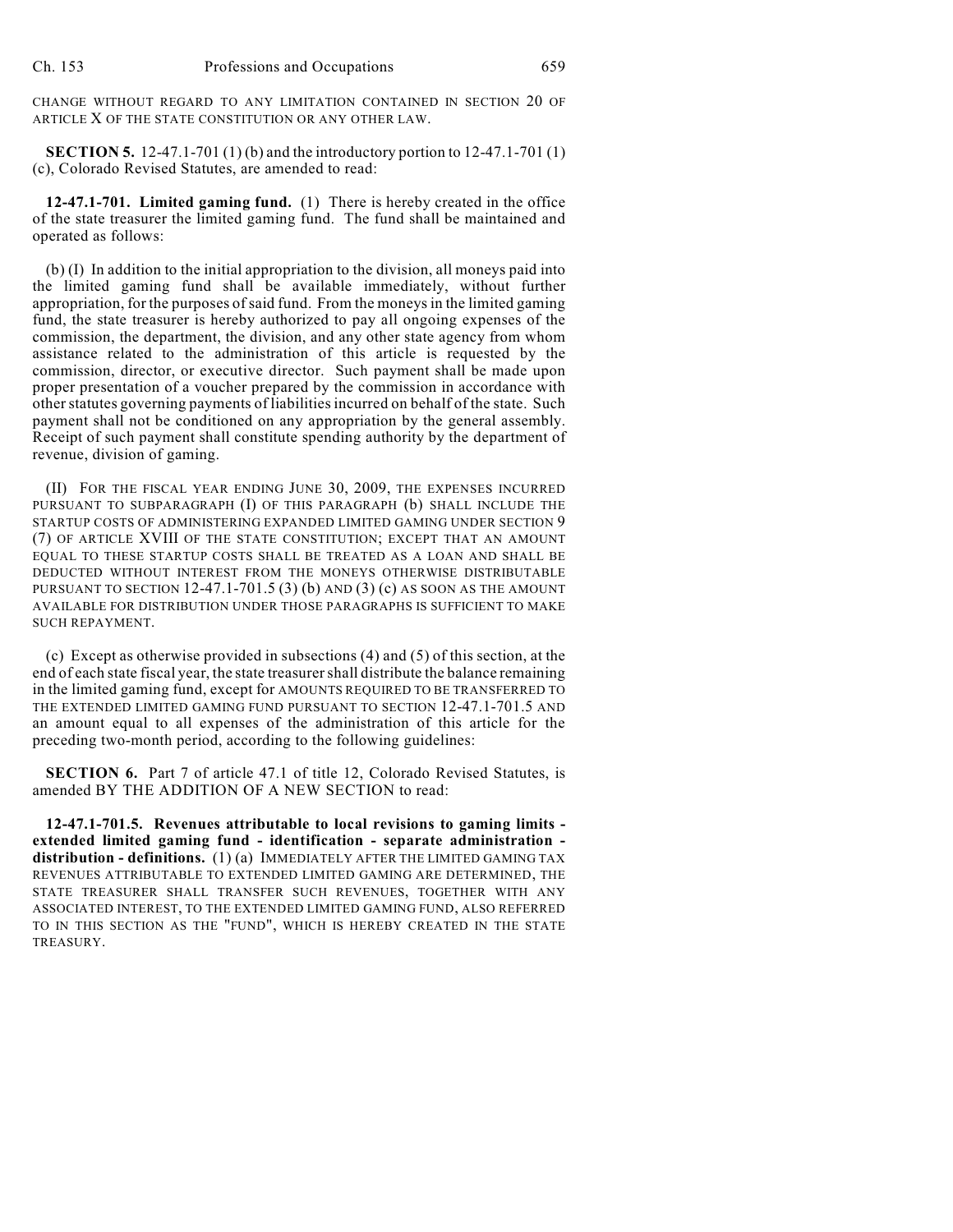(b) THE COMMISSION SHALL ANNUALLY DETERMINE THE AMOUNT OF GAMING TAX REVENUES GENERATED IN EACH CITY FROM EXTENDED LIMITED GAMING AND SHALL REPORT SUCH AMOUNTS TO THE STATE TREASURER.

(2) INTEREST EARNED ON MONEYS IN THE FUND SHALL REMAIN IN THE FUND, AND MONEYS REMAINING IN THE FUND AT THE END OF ANY FISCAL YEAR SHALL NOT REVERT TO THE GENERAL FUND OR TO ANY OTHER FUND. INTEREST EARNINGS SHALL BE DISTRIBUTED ANNUALLY IN ACCORDANCE WITH PARAGRAPH (c) OF SUBSECTION (3) OF THIS SECTION.

(3) FROM THE FUND, THE STATE TREASURER SHALL PAY:

(a) FIRST, THAT PORTION OF THE ONGOING EXPENSES OF THE COMMISSION AND OTHER STATE AGENCIES THAT ARE RELATED TO THE ADMINISTRATION OF EXTENDED LIMITED GAMING, AS DETERMINED IN ACCORDANCE WITH RULES OF THE COMMISSION. WHEN MAKING ANNUAL LUMP-SUM DISTRIBUTIONS FROM THE FUND AS DESCRIBED IN SUBSECTION (5) OF THIS SECTION, THE STATE TREASURER MAY WITHHOLD AN AMOUNT REASONABLY ANTICIPATED TO BE SUFFICIENT TO PAY SUCH EXPENSES UNTIL THE NEXT ANNUAL DISTRIBUTION.

(b) SECOND, ANNUAL ADJUSTMENTS, IN CONNECTION WITH DISTRIBUTIONS TO LIMITED GAMING FUND RECIPIENTS LISTED IN SECTION  $9(5)$  (b) (II) OF ARTICLE XVIII OF THE STATE CONSTITUTION, TO REFLECT THE LESSER OF SIX PERCENT, OR THE ACTUAL PERCENTAGE, OF ANNUAL GROWTH IN EXTENDED LIMITED GAMING TAX REVENUES. AS USED IN THIS PARAGRAPH (b), "ANNUAL ADJUSTMENT" MEANS AN ANNUAL PAYMENT TO LIMITED GAMING FUND RECIPIENTS LISTED IN SECTION 9 (5) (b) (II) OF ARTICLE XVIII OF THE STATE CONSTITUTION, CALCULATED AS FOLLOWS:

(I) FOR REVENUES COLLECTED IN FISCAL YEAR 2009-10, THE PAYMENT SHALL EQUAL SIX PERCENT OF THE FIRST YEAR'S LIMITED GAMING REVENUES ATTRIBUTABLE TO EXTENDED LIMITED GAMING.

(II) FOR EACH FISCAL YEAR AFTER 2009-10, THE ANNUAL PAYMENT SHALL BE INCREASED OR DECREASED AS FOLLOWS AND SHALL CONSTITUTE THE ANNUAL ADJUSTMENT:

(A) FOR ANY YEAR IN WHICH THE ANNUAL GROWTH OF LIMITED GAMING REVENUES ATTRIBUTABLE TO EXTENDED LIMITED GAMING EXCEEDS OR EQUALS SIX PERCENT, ADD AN AMOUNT EQUAL TO SIX PERCENT OF SAID REVENUES;

(B) FOR ANY YEAR IN WHICH THE ANNUAL GROWTH IN LIMITED GAMING REVENUES ATTRIBUTABLE TO EXTENDED LIMITED GAMING IS BETWEEN ZERO AND SIX PERCENT, ADD AN AMOUNT EQUAL TO THE ACTUAL PERCENTAGE GROWTH OF SAID REVENUES;

(C) FOR ANY YEAR IN WHICH LIMITED GAMING TAX REVENUES EXPERIENCE A DECLINE, SUBTRACT AN AMOUNT EQUAL TO THE ACTUAL PERCENTAGE DECLINE OF SAID REVENUES.

(III) NOTHING IN THIS PARAGRAPH (b) SHALL BE CONSTRUED TO PERMIT COMPOUNDING OR ACCUMULATION OF THE ANNUAL ADJUSTMENT.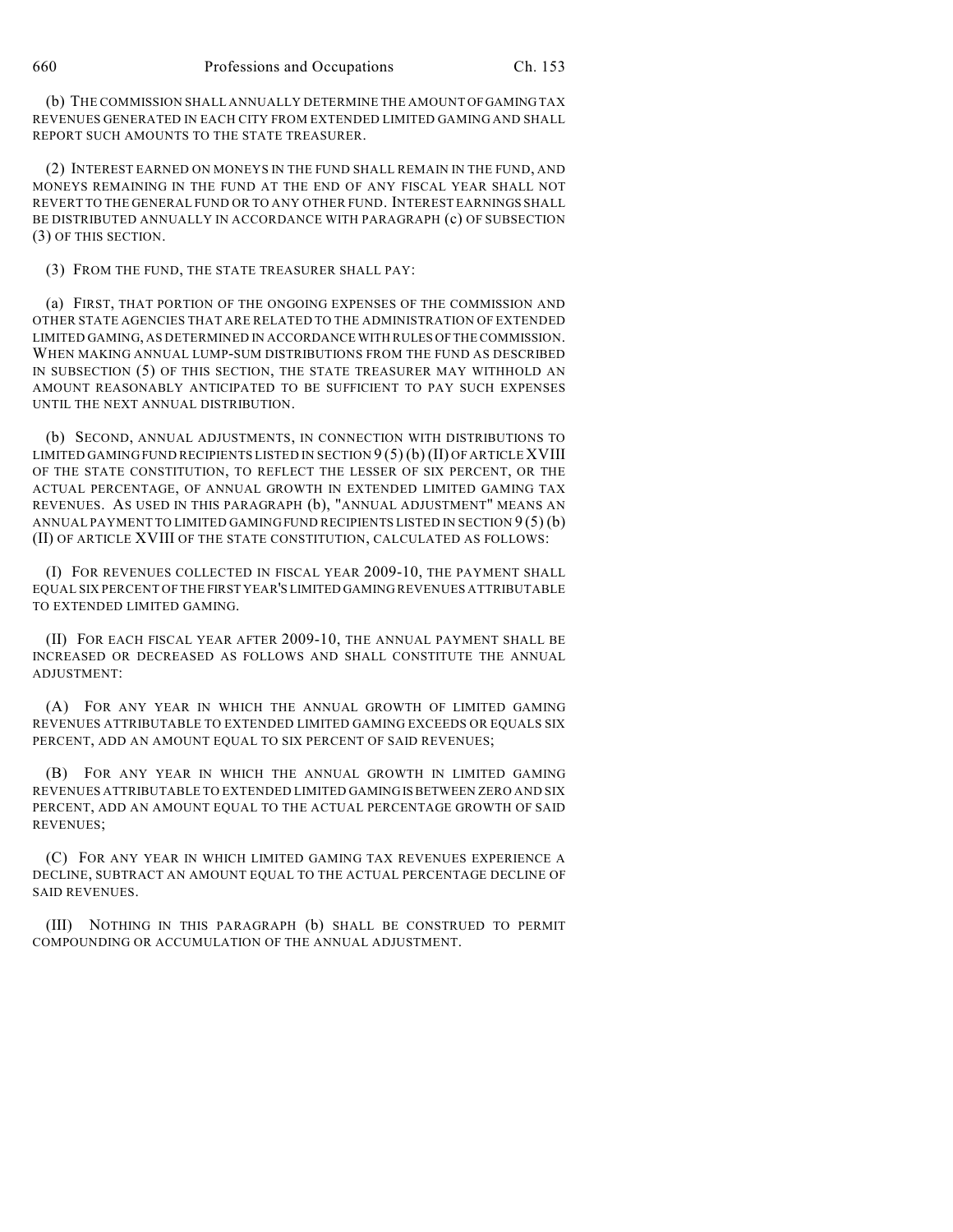(c) OF THE REMAINING GAMING TAX REVENUES, DISTRIBUTIONS IN THE FOLLOWING PROPORTIONS:

(I) SEVENTY-EIGHT PERCENT TO THE STATE'S PUBLIC COMMUNITY COLLEGES, JUNIOR COLLEGES, AND LOCAL DISTRICT COLLEGES TO SUPPLEMENT EXISTING STATE FUNDING FOR STUDENT FINANCIAL AID PROGRAMS AND CLASSROOM INSTRUCTION PROGRAMS, INCLUDING WORKFORCE PREPARATION TO ENHANCE THE GROWTH OF THE STATE ECONOMY, TO PREPARE COLORADO RESIDENTS FOR MEANINGFUL EMPLOYMENT, AND TO PROVIDE COLORADO BUSINESSES WITH WELL-TRAINED EMPLOYEES. SUCH REVENUE SHALL BE DISTRIBUTED TO COLLEGES THAT WERE OPERATING ON AND AFTER JANUARY 1, 2008, IN PROPORTION TO THEIR RESPECTIVE FULL-TIME EQUIVALENT STUDENT ENROLLMENTS IN THE PREVIOUS FISCAL YEAR. FOR PURPOSES OF SUCH DISTRIBUTION, THE STATE TREASURER SHALL USE THE MOST RECENT AVAILABLE FIGURES ON FULL-TIME EQUIVALENT STUDENT ENROLLMENT CALCULATED BY THE COLORADO COMMISSION ON HIGHER EDUCATION IN ACCORDANCE WITH PARAGRAPH (c) OF SUBSECTION (4) OF THIS SECTION.

(II) TEN PERCENT TO THE GOVERNING BODIES OF THE CITIES OF CENTRAL, BLACK HAWK, AND CRIPPLE CREEK TO ADDRESS LOCAL GAMING IMPACTS. SUCH REVENUE SHALL BE DISTRIBUTED BASED ON THE PROPORTION OF EXTENDED LIMITED GAMING TAX REVENUES THAT ARE PAID BY LICENSEES OPERATING IN EACH CITY.

(III) TWELVE PERCENT TO THE GOVERNING BODIES OF GILPIN AND TELLER COUNTIES TO ADDRESS LOCAL GAMING IMPACTS. SUCH REVENUE SHALL BE DISTRIBUTED BASED ON THE PROPORTION OF EXTENDED LIMITED GAMING TAX REVENUES THAT ARE PAID BY LICENSEES OPERATING IN EACH COUNTY.

## (4) **Definitions.** AS USED IN THIS SECTION:

(a) "COLLEGES THAT WERE OPERATING ON AND AFTER JANUARY 1, 2008" MEANS: AIMS COMMUNITY COLLEGE, ARAPAHOE COMMUNITY COLLEGE, COLORADO MOUNTAIN COLLEGE, COLORADO NORTHWESTERN COMMUNITY COLLEGE, THE COMMUNITY COLLEGE OF AURORA, THE COMMUNITY COLLEGE OF DENVER, FRONT RANGE COMMUNITY COLLEGE, LAMAR COMMUNITY COLLEGE, MORGAN COMMUNITY COLLEGE, NORTHEASTERN JUNIOR COLLEGE, OTERO JUNIOR COLLEGE, PIKES PEAK COMMUNITY COLLEGE, PUEBLO COMMUNITY COLLEGE, RED ROCKS COMMUNITY COLLEGE, TRINIDAD STATE JUNIOR COLLEGE, THE TWO-YEAR ROLE AND MISSION OF MESA STATE COLLEGE, CURRENTLY REFERRED TO AS WESTERN COLORADO COMMUNITY COLLEGE DIVISION OF MESA STATE COLLEGE, THE TWO-YEAR ACADEMIC ROLE AND MISSION OF ADAMS STATE COLLEGE, AND THE STATE BOARD FOR COMMUNITY COLLEGES AND OCCUPATIONAL EDUCATION, FOR SO LONG AS EACH SUCH COLLEGE OR BOARD CONTINUES OPERATING.

(b) "EXTENDED LIMITED GAMING" MEANS THE EXTENSION OF HOURS, GAMES, OR BET LIMITS BY A LOCAL VOTE IN ACCORDANCE WITH SECTION 9 (7) (a) OF ARTICLE XVIII OF THE STATE CONSTITUTION.

(c) (I) "FULL-TIME EQUIVALENT STUDENT ENROLLMENT" MEANS THE NUMBER OF IN-STATE, FULL-TIME EQUIVALENT STUDENTS ENROLLED AT A COLLEGE, AS DETERMINED IN ACCORDANCE WITH ARTICLE 7 OF TITLE 23, C.R.S., AND THE ELIGIBILITY PARAMETERS CONTAINED IN THE "POLICY FOR REPORTING FULL-TIME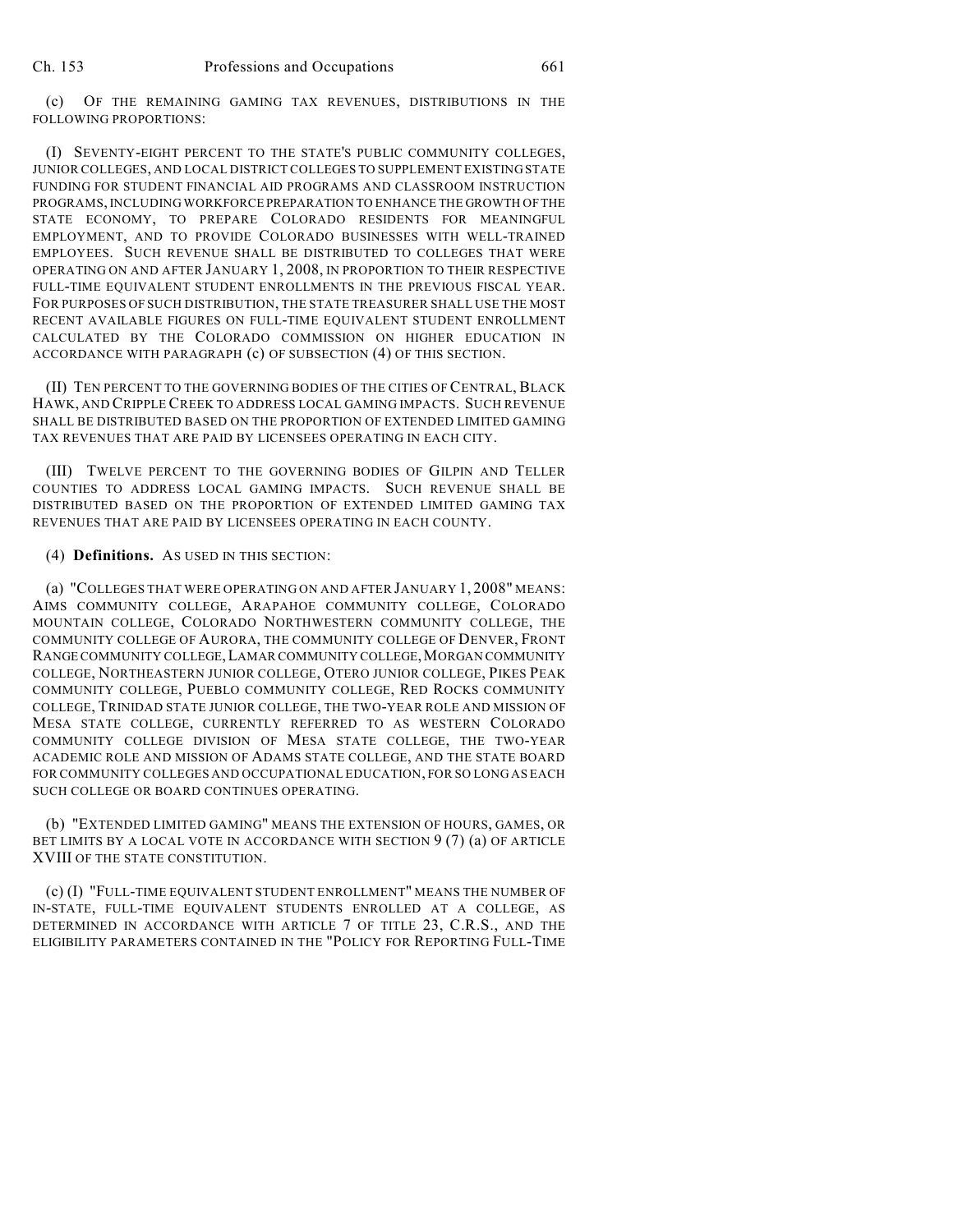662 Professions and Occupations Ch. 153

EQUIVALENT STUDENT ENROLLMENT" PUBLISHED AS OF JANUARY 1, 2008, BY THE COLORADO COMMISSION ON HIGHER EDUCATION, PURSUANT TO ITS AUTHORITY UNDER SECTION 23-1-105, C.R.S. THE COLORADO COMMISSION ON HIGHER EDUCATION SHALL DETERMINE THE FULL-TIME EQUIVALENT STUDENT ENROLLMENT FOR EACH COLLEGE NO LATER THAN AUGUST 15 OF EACH YEAR. FOR PURPOSES OF CALCULATING A COLLEGE'S IN-STATE, FULL-TIME EQUIVALENT STUDENT ENROLLMENT FOR ANY FISCAL YEAR, THE NUMBER OF STUDENTS ENROLLED IN CERTIFICATE, AA, AS, AGS, OR AAS DEGREE COURSES AND PROGRAMS, AS WELL AS THE NONDEGREE-SEEKING STUDENTS WHO ARE INCLUDED AS PART OF THE COMMUNITY COLLEGE ROLE AND MISSION FOR PURPOSES OF APPLICATION TO THE DEPARTMENT OF HIGHER EDUCATION AND ENROLLMENTS IN DEVELOPMENTAL COURSES BY ANY STUDENTS, REGARDLESS OF DEGREE INTENT, REPORTED BY THE COLLEGE TO THE DEPARTMENT OF HIGHER EDUCATION IN ITS FINAL STUDENT FTE REPORT FOR THAT FISCAL YEAR SHALL BE PRESUMED CORRECT; EXCEPT THAT THE FOLLOWING STUDENTS SHALL BE EXCLUDED:

(A) STUDENTS WHO ARE ADMITTED TO A COLLEGE ON A COMPETITIVE BASIS AND ARE NOT ENROLLED IN CERTIFICATE, AA, AS, AGS, OR AAS DEVELOPMENTAL OR VOCATIONAL COURSES;

(B) STUDENTS WHO ARE ADMITTED PURSUANT TO THE COLORADO COMMISSION ON HIGHER EDUCATION'S UNDERGRADUATE ADMISSIONS STANDARD INDEX FOR A COLLEGE OR WITHIN THE COLORADO COMMISSION ON HIGHER EDUCATION'S ADMISSIONS WINDOW FOR A COLLEGE AND ARE NOT ENROLLED IN CERTIFICATE, AA, AS, AGS, OR AAS DEVELOPMENTAL OR VOCATIONAL COURSES; AND

(C) STUDENTS WHO ARE ENROLLED IN CLASSES THAT ARE NOT SUPPORTED BY STATE GENERAL FUND MONEYS.

(II) WITH RESPECT TO THE TWO-YEAR MISSION AT ADAMS STATE COLLEGE, FULL-TIME EQUIVALENT STUDENT ENROLLMENT SHALL BE LIMITED TO ENROLLMENT IN THE ASSOCIATE'S DEGREE PROGRAMS THAT EXISTED AS OF NOVEMBER 4, 2008.

(d) "LIMITED GAMING TAX REVENUES ATTRIBUTABLE TO EXTENDED LIMITED GAMING" MEANS ALL LIMITED GAMING TAX REVENUE IN EXCESS OF THE AMOUNT COLLECTED DURING FISCAL YEAR 2008-09, ADJUSTED AS FOLLOWS:

(I) FOR REVENUES COLLECTED IN FISCAL YEAR 2009-2010, REDUCED BY A THREE PERCENT GROWTH FACTOR ON THE 2008-2009 BASE OF LIMITED GAMING TAX REVENUES, WHICH AMOUNT SHALL BE ADDED TO THE BASE AND SHALL CONSTITUTE THE ADJUSTED BASE; AND

### (II) THEREAFTER:

(A) REDUCED BY A THREE PERCENT PER FISCAL YEAR GROWTH FACTOR ON THE PREVIOUS YEAR'S ADJUSTED BASE, WHICH GROWTH FACTOR SHALL BE ADDED TO THE PREVIOUS FISCAL YEAR'S ADJUSTED BASE AND SHALL CONSTITUTE THE NEW ADJUSTED BASE; OR

(B) IF GROWTH IN LIMITED GAMING TAX REVENUES IS BETWEEN ZERO AND THREE PERCENT IN ANY FISCAL YEAR, THE GROWTH FACTOR ON THE PREVIOUS FISCAL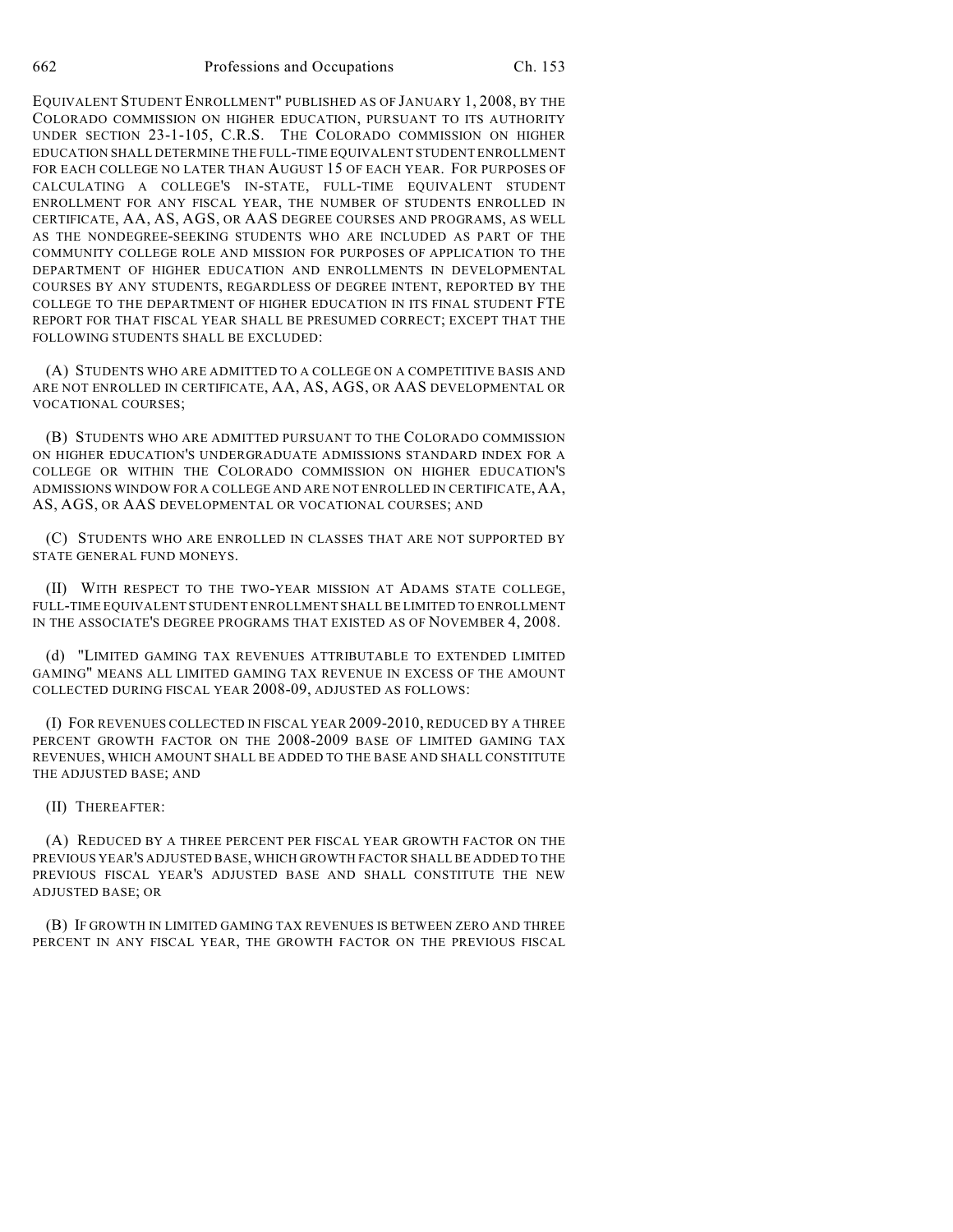YEAR'S ADJUSTED BASE SHALL BE THE ACTUAL PERCENTAGE GROWTH IN LIMITED GAMING TAX REVENUES, WHICH SHALL BE ADDED TO THE PREVIOUS FISCAL YEAR'S ADJUSTED BASE; OR

(C) IF LIMITED GAMING TAX REVENUES DECLINE FROM YEAR TO YEAR, THE PREVIOUS FISCAL YEAR'S ADJUSTED BASE SHALL BE REDUCED BY THE ACTUAL PERCENTAGE DECLINE IN LIMITED GAMING TAX REVENUE.

(e) "OTHER STATE MONEYS APPROPRIATED OR OTHERWISE ALLOCATED FOR SIMILAR PROGRAMS OR PURPOSES" MEANS ALL MONEYS DISTRIBUTED FROM THE GENERAL FUND OF THE STATE BY THE GENERAL ASSEMBLY FOR HIGHER EDUCATION OR FOR THE SUPPORT OF ANY INSTITUTION OF HIGHER EDUCATION, INCLUDING WITHOUT LIMITATION THE COLLEGES LISTED IN PARAGRAPH (a) OF THIS SUBSECTION (4). IF THE TOTAL AMOUNT OF SPENDING DESCRIBED IN THIS PARAGRAPH (e) IS REDUCED FROM ONE STATE FISCAL YEAR TO THE NEXT, THE PERCENTAGE OF SUCH REDUCTION FOR THE COLLEGES LISTED IN PARAGRAPH (a) OF THIS SUBSECTION (4) SHALL NOT EXCEED THE PERCENTAGE OF REDUCTION IN TOTAL GENERAL FUND OPERATING FUNDING, INCLUDING COLLEGE OPPORTUNITY FUND STIPENDS AND FEE-FOR-SERVICE FUNDS, FOR ALL INSTITUTIONS OF HIGHER EDUCATION DURING THE SAME STATE FISCAL YEAR.

(f) "PREVIOUS FISCAL YEAR" MEANS, WITH RESPECT TO A COLLEGE RECEIVING MONEYS UNDER THIS SECTION, THE FISCAL YEAR IMMEDIATELY PRECEDING THE FISCAL YEAR IN WHICH MONEYS ARE MADE AVAILABLE TO THE COLLEGE PURSUANT TO THIS SECTION.

(5) **Method of distribution - distribution to colleges - relationship to funding from other sources.** (a) ON OR BEFORE SEPTEMBER 1 OF EACH YEAR, THE STATE TREASURER SHALL DISTRIBUTE ALL MONEYS FROM THE FUND TO THE RECIPIENTS IDENTIFIED IN PARAGRAPH (c) OF SUBSECTION (3) OF THIS SECTION IN THE FORM OF LUMP-SUM PAYMENTS. DISTRIBUTION TO COLLEGES LISTED IN PARAGRAPH (a) OF SUBSECTION (4) OF THIS SECTION SHALL BE TO THE STATE BOARD FOR COMMUNITY COLLEGES AND OCCUPATIONAL EDUCATION FOR THOSE COLLEGES LISTED IN SECTION 23-60-205, C.R.S., AND TO THE RESPECTIVE GOVERNING BOARDS OF THE COLLEGES THAT ARE NOT SO LISTED.

(b) MONEYS DISTRIBUTED UNDER THIS SECTION TO COLLEGES LISTED IN PARAGRAPH (a) OF SUBSECTION (4) OF THIS SECTION, AND ANY INTEREST OR INCOME EARNED ON A COLLEGE'S DEPOSIT OF SUCH MONEYS, SHALL SUPPLEMENT AND SHALL NOT SUPPLANT ANY OTHER STATE MONEYS APPROPRIATED OR OTHERWISE ALLOCATED FOR SIMILAR PROGRAMS OR PURPOSES. AS USED IN THIS SUBSECTION (5), "STATE MONEYS" MEANS GENERAL FUND OPERATING FUNDING, INCLUDING COLLEGE OPPORTUNITY FUND STIPENDS AND FEE-FOR-SERVICE FUNDS, ADJUSTED FOR INFLATION TO THE SAME DEGREE AS THE INFLATION ADJUSTMENT RECEIVED BY OTHER INSTITUTIONS OF HIGHER EDUCATION.

(c) ANY HIGHER EDUCATION FUNDING FORMULA THAT ALLOCATES STATE-APPROPRIATED MONEYS SHALL NOT USE MONEYS DISTRIBUTED UNDER THIS SECTION TO SUPPLANT STATE MONEYS OTHERWISE ALLOCATED BY SUCH FORMULA.

(d) MONEYS DISTRIBUTED FROM THE FUND ARE HEREBY CONTINUOUSLY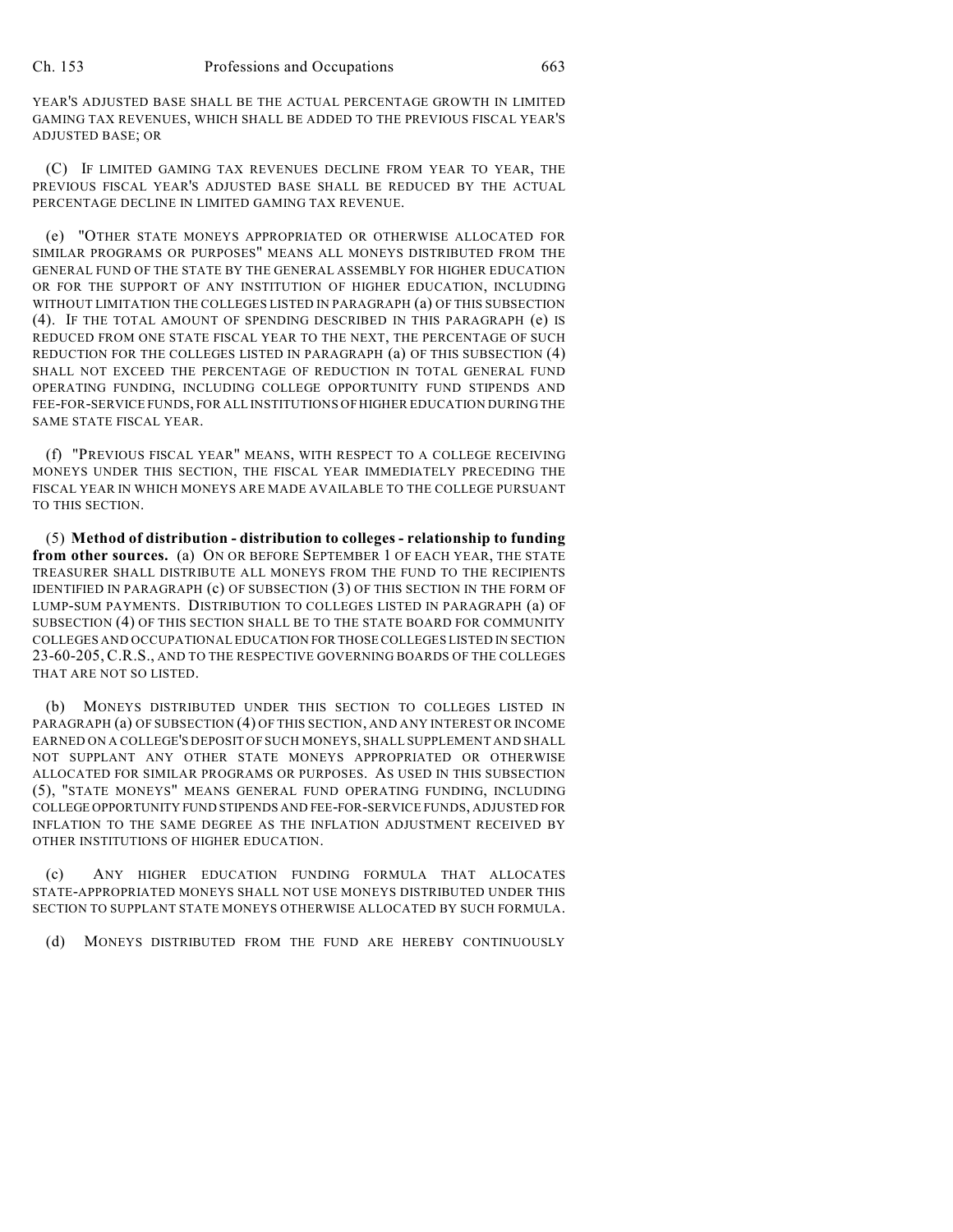APPROPRIATED TO THE GOVERNING BOARDS OF THE COLLEGES LISTED IN PARAGRAPH (a) OF SUBSECTION (4) OF THIS SECTION. SUCH MONEYS SHALL BE INCLUDED FOR INFORMATIONAL PURPOSES IN THE ANNUAL GENERAL APPROPRIATION BILL OR IN SUPPLEMENTAL APPROPRIATION BILLS FOR THE PURPOSE OF COMPLYING WITH ANY APPLICABLE CONSTITUTIONAL AND STATUTORY LIMITS ON STATE FISCAL YEAR SPENDING.

(6) **Bonding authority.** IN ADDITION TO ANY OTHER POWERS CONFERRED BY LAW, THE GOVERNING BODY OF EACH COLLEGE LISTED IN PARAGRAPH (a) OF SUBSECTION (4) OF THIS SECTION MAY ISSUE BONDS REFUNDABLE FROM REVENUES RECEIVED PURSUANT TO THIS SECTION.

**SECTION 7.** 12-47.1-802, Colorado Revised Statutes, is amended to read:

**12-47.1-802. False statement on application - violations of rules or provisions of article as felony.** Any person who knowingly makes a false statement in any application for a license or in any statement attached to the application, or who provides any false or misleading information to the commission or the division, or who fails to keep books and records to substantiate the receipts, expenses, or uses resulting from limited gaming conducted under this article as prescribed in rules or regulations promulgated by the commission, or who falsifies any books or records which THAT relate to any transaction connected with the holding, operating, and conducting of any limited eard games or slot machines GAMING ACTIVITY, or who knowingly violates any of the provisions of this article or any rule or regulation adopted by the commission or any terms of any license granted under this article, commits a class 5 felony and shall be punished as provided in section 18-1.3-401, C.R.S.

**SECTION 8.** 12-47.1-810, Colorado Revised Statutes, is amended to read:

**12-47.1-810. Employee twenty-one years or older required on premises.** A retail licensee shall have one employee who is at least twenty-one years of age on the premises during the hours limited gaming is conducted and within full view and control of any limited eard games or slot machines operated GAMING ACTIVITY CONDUCTED on the premises pursuant to the license obtained.

**SECTION 9.** 12-47.1-815, Colorado Revised Statutes, is amended to read:

**12-47.1-815. Extension of credit prohibited.** No person licensed under this article may extend credit to another person for participation in limited card games and slot machines GAMING.

**SECTION 10.** 12-47.1-816, Colorado Revised Statutes, is amended to read:

**12-47.1-816. Maximum amount of bets.** The amount of a bet made pursuant to this article shall not be more than five ONE HUNDRED dollars on the initial bet or subsequent bet, subject to rules promulgated by the commission.

**SECTION 11.** 12-47.1-818, Colorado Revised Statutes, is amended to read:

**12-47.1-818. Approval of rules for certain games.** (1) Specific rules for